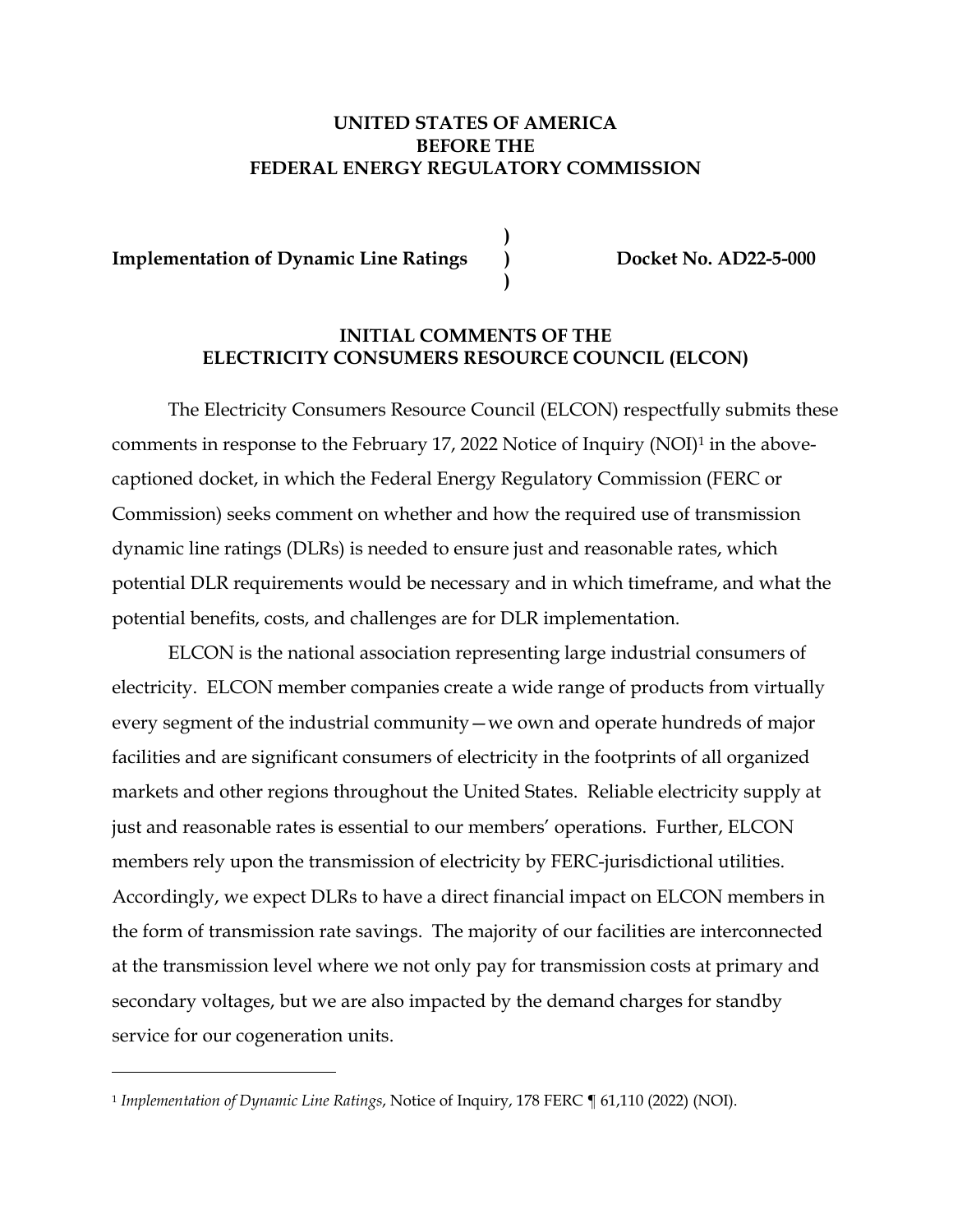#### **SUMMARY**

According to Order No. 881,<sup>2</sup> the Commission determined that inaccurate transmission line ratings render wholesale electricity rates to be unjust and unreasonable. As DLRs provide the most accurate line ratings, it is logical to conclude that current wholesale rates are unjust and unreasonable until DLRs are implemented. DLRs reduce congestion on the transmission system, increase reliability, and provide consumers savings. Currently, transmission owners have little incentive to install DLR technology to increase transmission capacity on their systems as they earn a greater return on investment from building new infrastructure. Therefore, not only must the Commission determine that current rates are unjust and unreasonable, but also mandate DLR implementation to ensure customer rate savings.

Unless transmission owners demonstrate that the costs of DLR implementation exceed the benefit to customers, all transmission owners, regardless of whether in a regional transmission organization (RTO), independent system operator (ISO), or in a bilateral market, must install DLR technology on their entire transmission system to reduce congestion, improve reliability, and save customers billions each year.

### **I. THE COMMISSION SHOULD REQUIRE DLR(s) ON ALL TRANSMISSION LINES TO ENSURE JUST AND REASONABLE WHOLESALE ELECTRICITY RATES**

A. Inaccurate Transmission Line Ratings Result in Wholesale Rates That Are Unjust and Unreasonable

In Order No. 881, issued in December 2021, the Commission found that

<sup>2</sup> *Managing Transmission Line* Ratings, Order No. 881, 177 FERC ¶ 61,179 at P 3 (2021)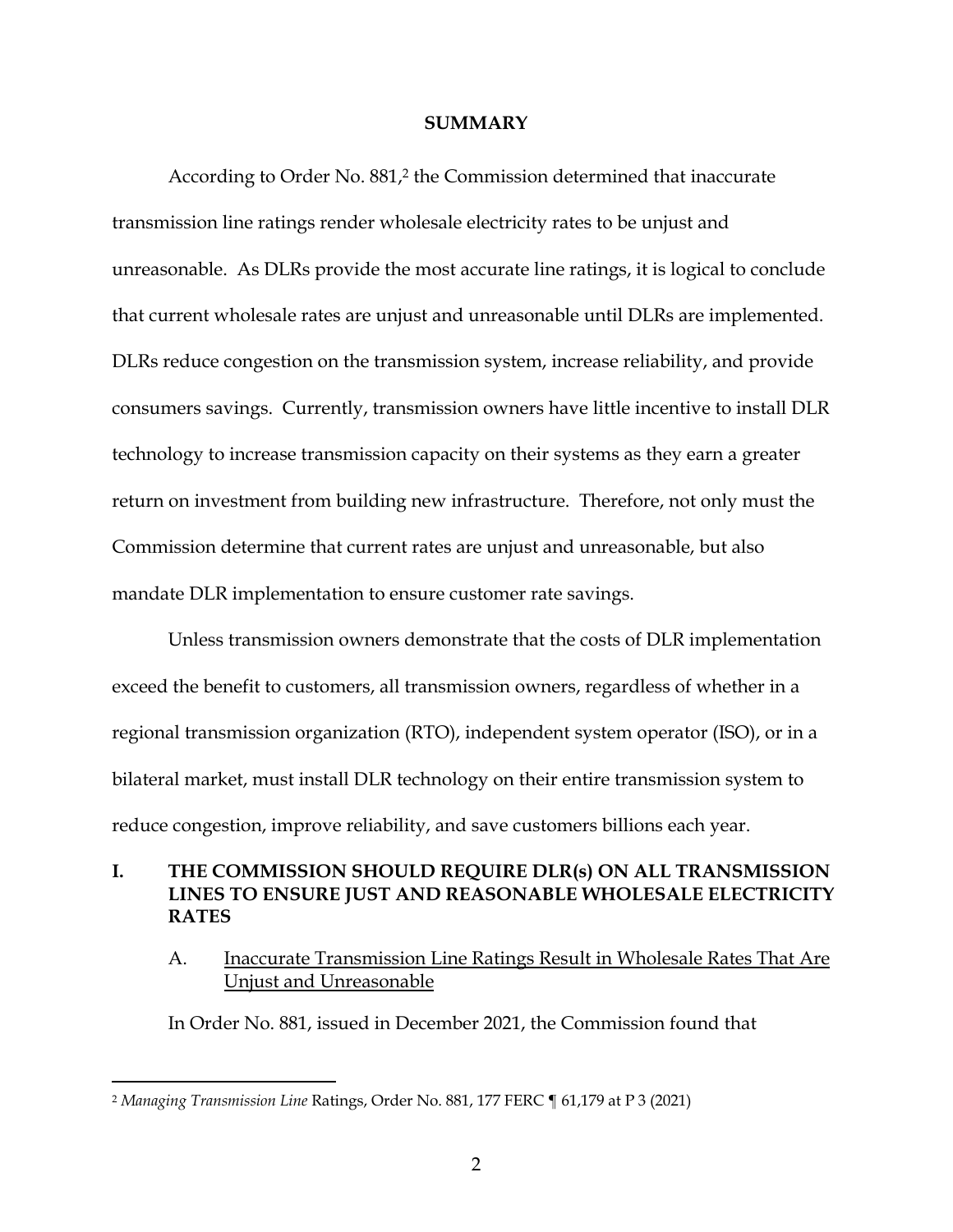"transmission line ratings and the rules by which they are established are practices that directly affect the cost of wholesale energy, capacity, and ancillary services, as well as the cost of delivering wholesale energy to transmission customers; thus, we find that *inaccurate* transmission line ratings result in Commission-jurisdictional rates that are unjust and unreasonable."3 As a result of this finding, the Commission ordered transmission providers RTOs and ISOs to implement procedures that electronically update transmission line ratings every hour using ambient-adjusted line ratings (AARs) for transmission requests ending within 10 days of the request.<sup>4</sup> AARs, which take into consideration actual ambient-air temperatures rather than conservative static ratings "increase[] system transfer capability and, in turn, lower costs for customers."5 As the Commission explained, "transmission line ratings directly affect wholesale rates because transmission line ratings and wholesale rates are inextricably linked… all else equal, as transfer capacity declines, wholesale rates increase."6

The Commission now applies this observation to investigate whether the use of DLRs also should be implemented to further increase the accuracy of transmission line ratings to reflect the actual cost of delivering wholesale energy and perhaps provide even more cost savings for consumers in the form of reduced congestion charges. DLRs provide further accuracy in transmission facility capacity by incorporating additional

<sup>3</sup> *Id.* (emphasis added).

<sup>4</sup> *Id*. at P 4.

<sup>5</sup> *Id*. at P 19.

<sup>6</sup> NOI at P 8.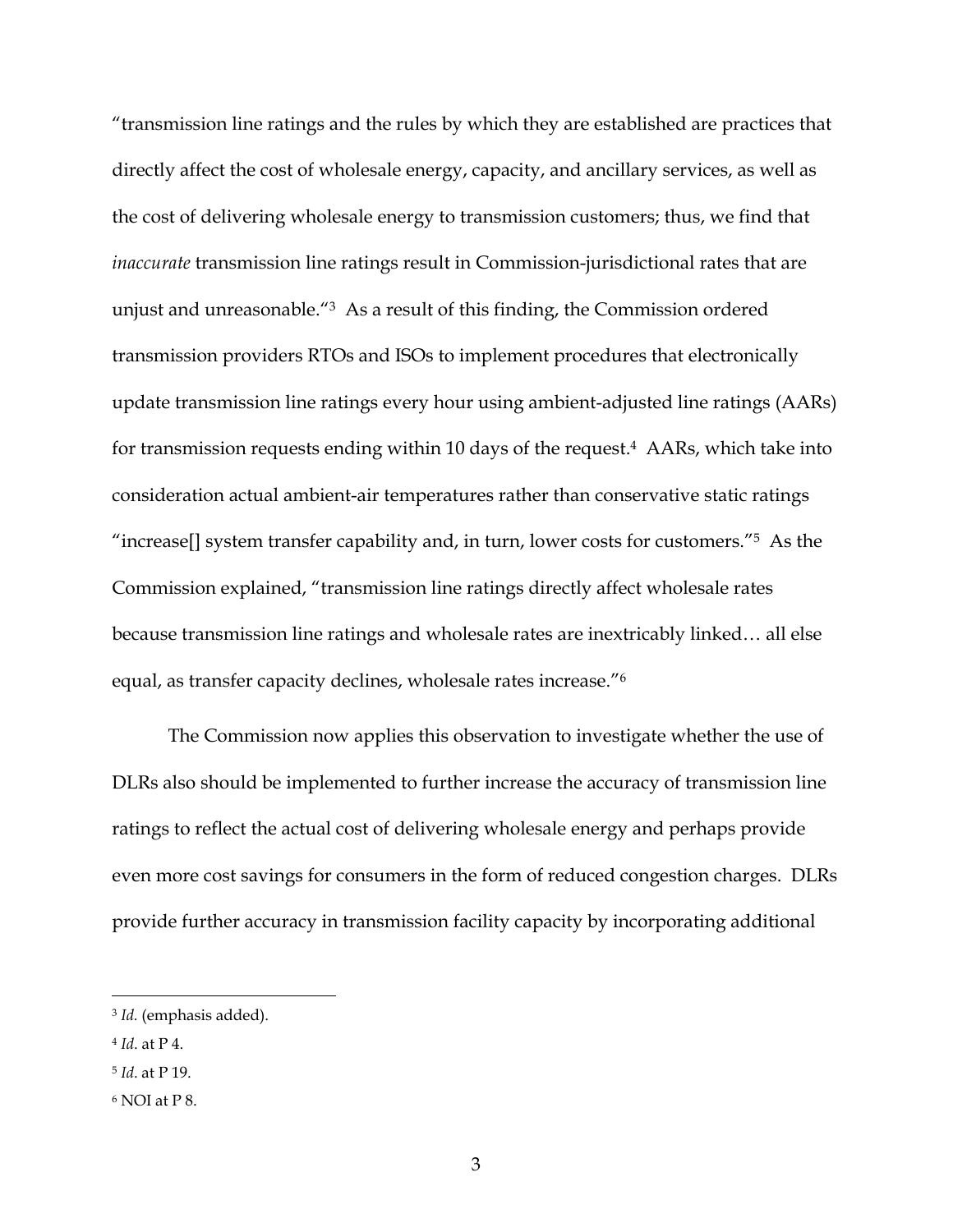environmental factors such as real-time wind speed and direction, precipitation, cloud cover, solar heating intensity, and transmission line conditions that affect the safe operation of energy transfers. Following the logical conclusion from Order No. 881, the Commission must pursue implementation of more accurate line ratings in the form of DLRs. If "inaccurate" line ratings are indeed unjust and unreasonable, DLRs represent even more accuracy than AARs, therefore rendering AARs inaccurate and, thus, unjust and unreasonable.

## B. DLRs Benefit Consumers Through Lower Transmission Rates and Increased Reliability

Implementing DLRs must be considered in the near term as the nation looks at an unprecedented need for transmission expansion to reach numerous zero carbon goals of this Administration, states, utilities, and large corporations.7 According to a Princeton study, in order to reach net zero by 2050, high voltage transmission capacity would need to expand approximately 60% by 2030 and triple through 2050 with total capital investment in transmission of \$360 billion through 2030 and \$2.4 trillion by

<sup>7</sup> *See e.g.,* The Biden-Harris Administration Immediate Priorities, available at:

https://www.whitehouse.gov/priorities// "President Biden will take swift action to tackle the climate crisis. To meet the demands of science, the President is mobilizing a whole-of-government effort to reduce climate pollution in every sector of the economy and increase resilience to climate impacts. The Biden Administration will create good-paying, union jobs to build a modern and sustainable infrastructure, deliver an equitable clean energy future, and put the United States on a path to achieve net-zero emissions, economy-wide, by no later than 2050;" Michigan Governor Gretchen Whitmer Executive Directive No. 2020-10 - Building a Carbon-Neutral Michigan (Sep. 23, 2020), available at: https://content.govdelivery.com/attachments/MIEOG/2020/09/23/file\_attachments/1553296/ED%20 2020-10%20Carbon\_Neutral\_Goal.pdf; Utilities' path to a carbon-free energy system, available at: https://sepapower.org/utility-transformation-challenge/utility-carbon-reduction-tracker/; Disha Shetty, "A Fifth of World's Largest Companies Committed to Net Zero Target, Forbes (Mar. 24, 2021), available at: https://www.forbes.com/sites/dishashetty/2021/03/24/a-fifth-of-worlds-largest-companiescommitted-to-net-zero-target/?sh=506d431d662f.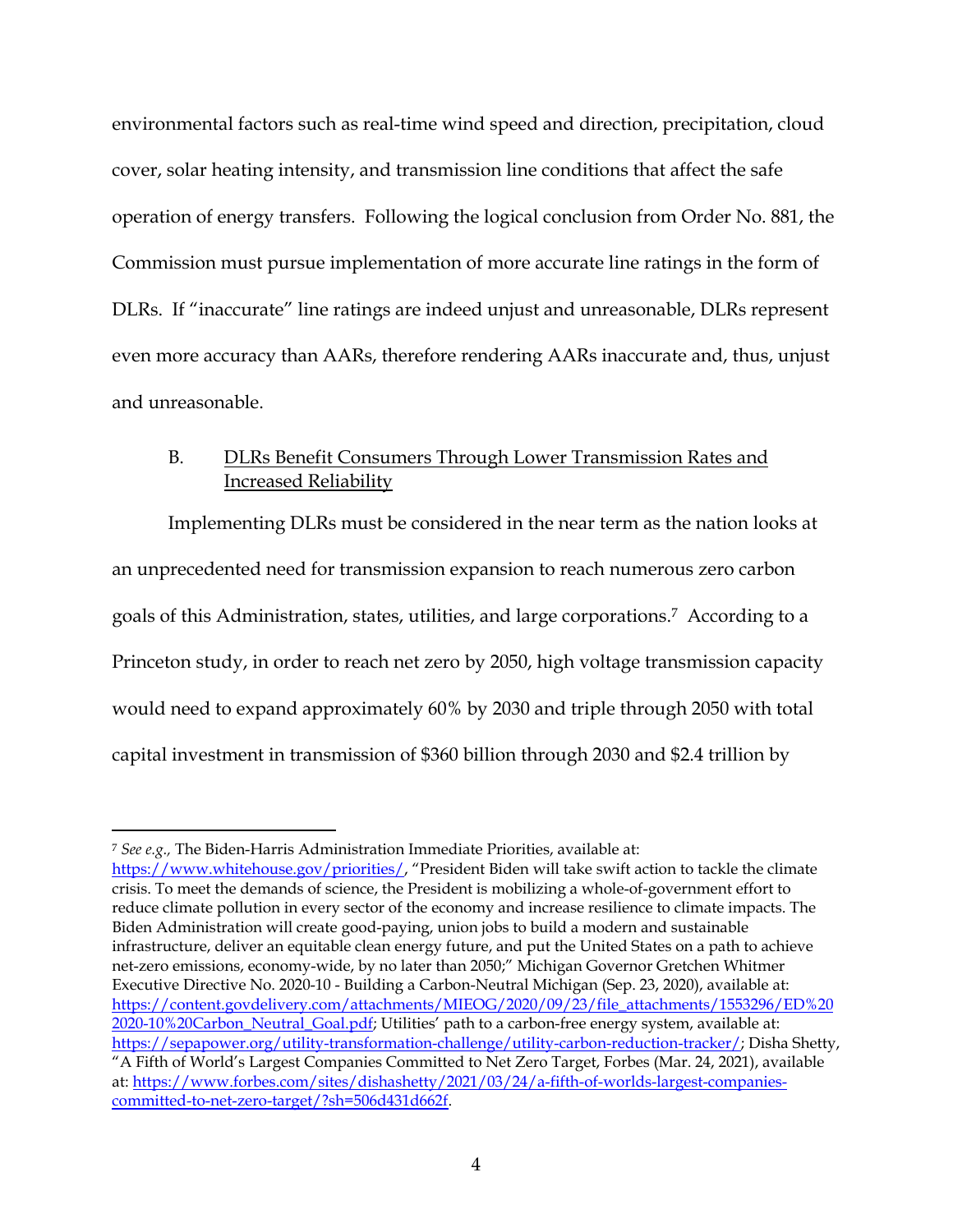2050.8 Such an investment would have an enormous impact on electricity customers. As increasing amounts of renewable resources seek to gain access to the grid to meet these environmental goals, existing transmission lines will begin to exceed their stated capacity and cause congestion. Congested lines cause the dispatch of higher-cost generation and congestion charges to accrue. By increasing the capacity on existing transmission infrastructure, consumer rate impacts could be abated through congestion cost reduction and deferral of investment in expensive new build. Another advantage of DLRs is that it can provide additional capacity using existing infrastructure and existing rights-of-way thereby minimizing cost, time, and environmental impacts.<sup>9</sup>

In addition to the economic benefits of fewer congestion charges, DLRs can have positive impacts on wholesale energy markets by incenting generation commitment. As noted by the U.S. Department of Energy (DOE), "[b]y forecasting the expected transmission capacity more accurately, a more favorable commitment of generators in day-ahead markets and more efficient dispatch within real-time markets will be possible, thus reducing congestion costs."10 It could be argued that more accurate transmission line ratings could facilitate interconnection of new generation, including

<sup>8</sup> Princeton University, *Net-Zero America: Potential Pathways, Infrastructure, and Impacts* at 108 (Dec. 15, 2020).

<sup>9</sup> *See* J. C. McCall and B. Servatius, "Enhanced Economic and Operational Advantages of Next Generation Dynamic Line Rating Systems," *CIGRE US National Committee 2016 Grid of the Future Symposium* at 2-3 (Oct. 2016); "DLR can provide 10 – 25% additional line capacity for a very small fraction of the \$1 million to \$8 million cost per mile of reconductoring. It can be deployed quickly and becomes fully operational within days of installation" (internal citation omitted).

<sup>10</sup> U.S. Department of Energy, *Dynamic Line Rating: Report to Congress* at 13 (June 2019) (DOE Report to Congress).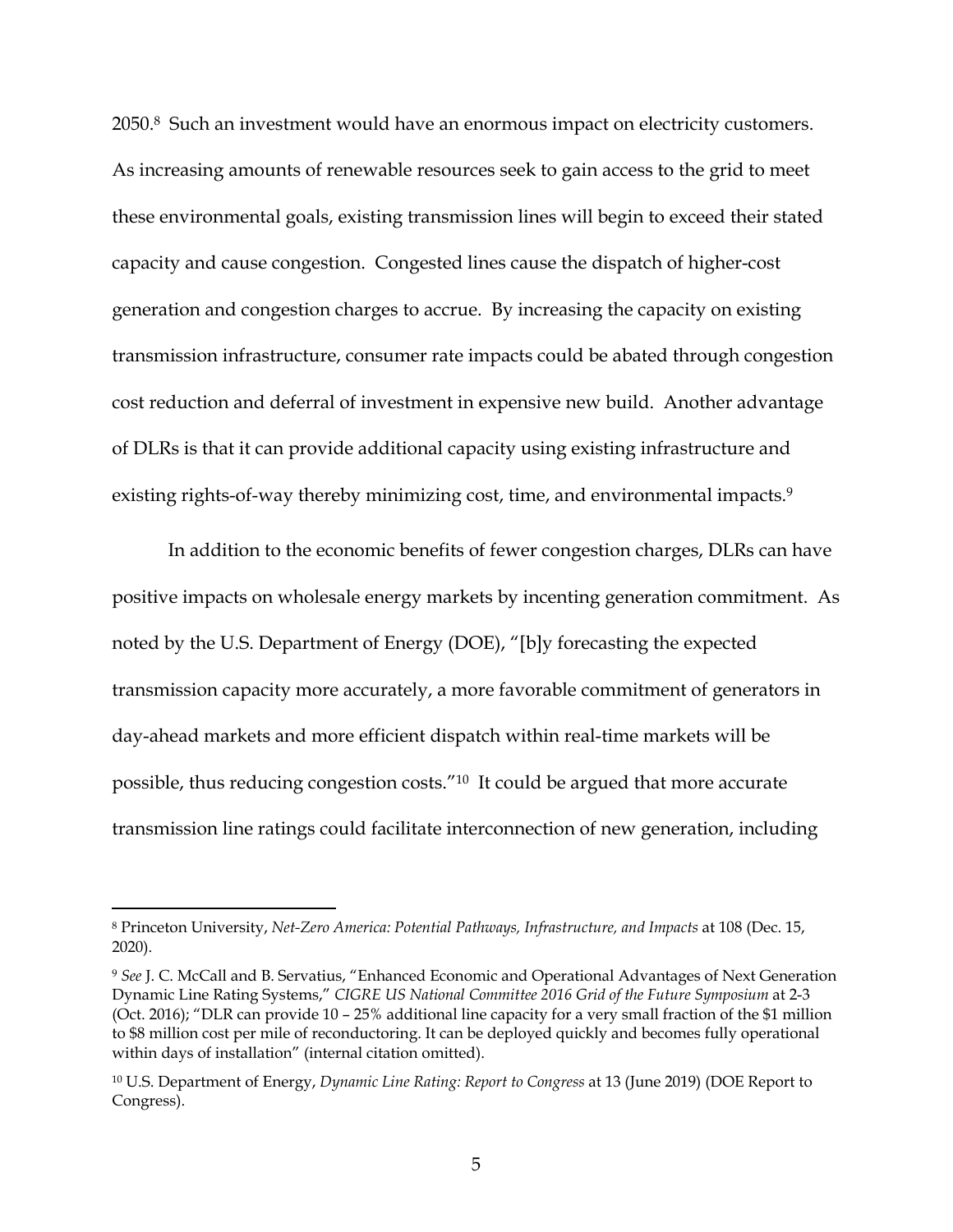renewables, and be less costly to the generator via reduced transmission upgrade costs resulting in lower power purchase agreement pricing for the consumer.

DLRs providing real-time data on transmission line conditions can also increase electric reliability. Transmission operators can be alerted to adverse weather conditions impacting the line or any other operational deficiencies or degradation. This allows transmission operators to address issues immediately by re-routing energy on other lines and avoiding further costly degradation or complete outage. By increasing capacity and reducing congestion, unnecessary load shedding or curtailment would be avoided, providing for more reliable service to all customers.

## C. DLR Implementation Should Be Mandated Unless Demonstrated That Costs Exceed Benefits

The unjust and unreasonable nature of wholesale electricity prices under current transmission line ratings necessitates more accurate line ratings to ensure consumers are not paying unreasonable costs. Because widespread adoption of DLRs has been slow to non-existent, the Commission must mandate DLR implementation to ensure just and reasonable rates. As referenced in earlier comments:

A Final Rule should require the implementation of DLRs unless transmission owners can establish that the cost of implementing DLRs would exceed DLR-related benefits to consumers (via lower transmission rates and energy, capacity, and ancillary service prices). In almost all cases, the cost of installing DLRs pales in comparison to the benefits of reducing congestion, minimizing energy and capacity costs, and reducing the need for investment in new transmission system capability.11

<sup>11</sup> Joint Comments of the Industrial Customer Organizations, Docket No. RM20-16-000 at 5 (Mar. 22, 2021) (Joint Industrial Customer Comments).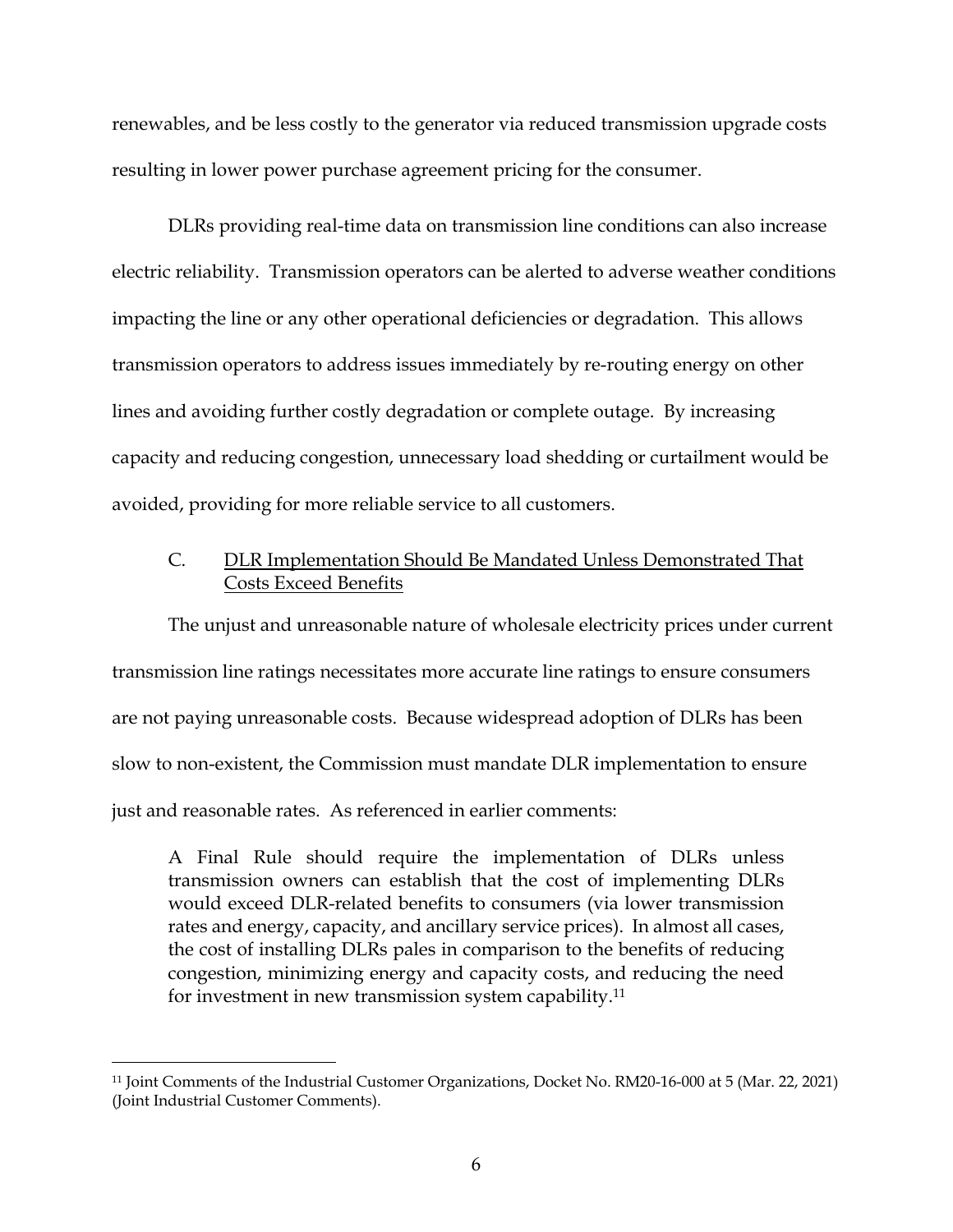The reluctance of transmission owners to install DLRs on their systems under today's regulatory construct requires mandates for DLR implementation. As the DOE Report to Congress outlines, "under the current U.S. regulatory cost-of-service model, transmission owners receive a return on invested capital rather than a premium for delivering more power over existing lines or reducing transmission congestion."12 Simply put, it is in the transmission owners' financial interests to continue to underrate their transmission facilities, rather than alleviate congestion, to justify building expensive new transmission facilities in order to increase their rate base and grow their overall return.

From the transmission owner's perspective, there is no compelling case to

accommodate additional capacity:

In the case of transmission congestion, higher-cost generation is dispatched to meet load demand. Consequently, energy customers may experience an increase in electricity prices in the form of congestion charges. Therefore, the owner of the constrained transmission line is not directly affected by such circumstances and thus is not willing to remove the constraint.<sup>13</sup>

Without a clear financial case for transmission owners to act, it is necessary for the

Commission to mandate DLR implementation to ensure customer rates are just and

reasonable. For example, the NOI points out that the Midcontinent Independent

<sup>12</sup> DOE Report to Congress at 22; *see also* Joint Industrial Customer Comments at 30, Post-Technical Conference Comments of Industrial Customers, Docket No. AD19-15-000 at 6 "Because transmission owners earn a rate of return on the transmission assets they own, they have a financial incentive to construct additional transmission facilities and a disincentive to optimize existing facilities to relieve congestion or to upgrade their systems as efficiently as possible."

<sup>13</sup> DOE Report to Congress at 23 citing S. Karimi, P. Musilek and A. Knight, "Dynamic thermal rating of transmission lines: A review," Renewable and Sustainable Energy Reviews, Elsevier, vol. 91, pp. 600-612 (2018).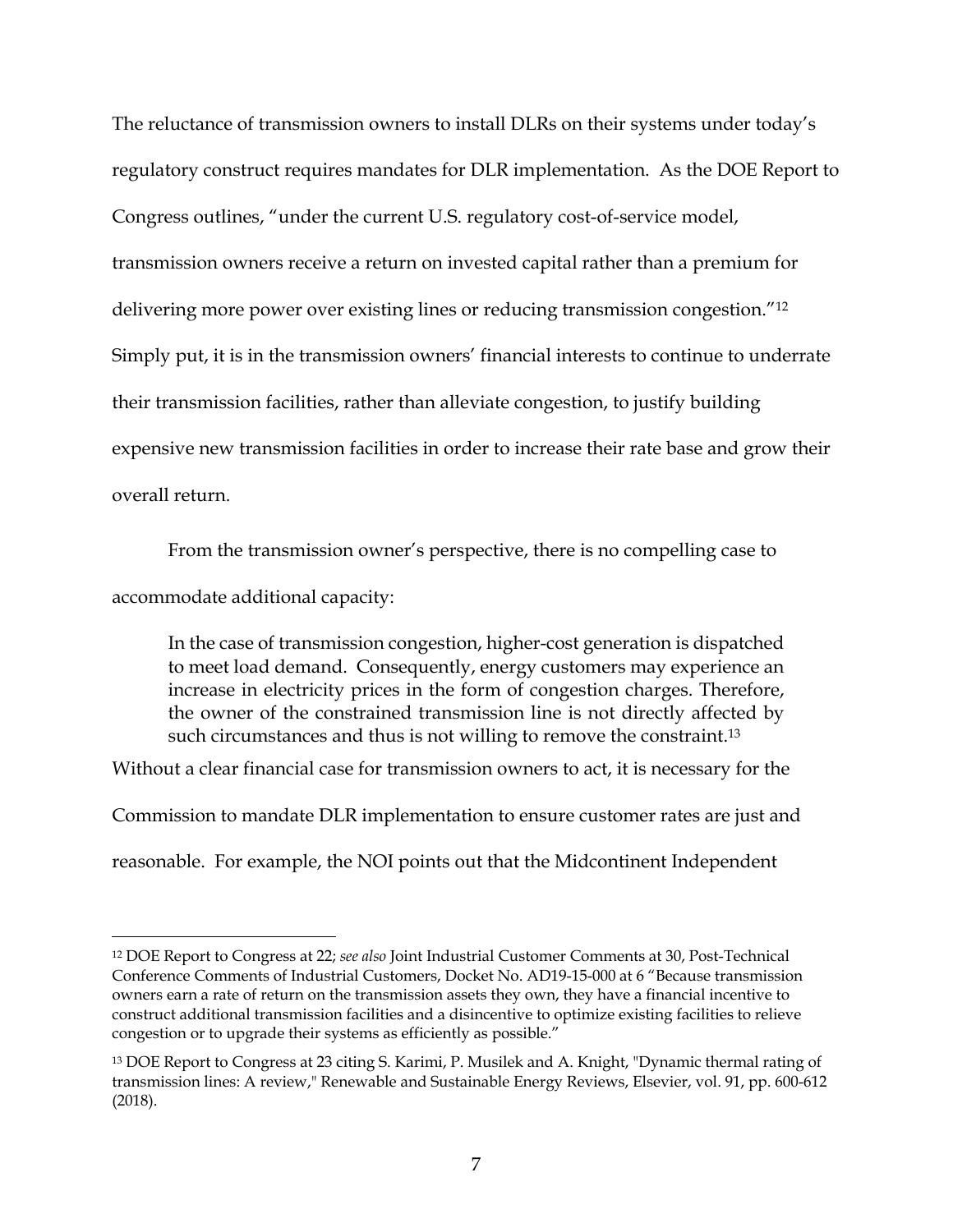System Operator (MISO) claims that DLR implementation costs are between \$100,000 and \$200,000 per transmission line equaling \$1.5 billion footprint-wide.14 Though the costs cited by MISO are not insignificant, MISO has currently projected in its Long Range Transmission Plan that the first tranche of new transmission projects in the MISO footprint will cost approximately \$10.4 billion.15 What is not known is how much of that \$10.4 billion investment could be deferred or eliminated by implementing DLRs on existing infrastructure. A return on equity of 10.02% on a \$10.4 billion investment, represents over \$1 billion that consumers must pay in addition to the initial investment. Currently, transmission owners in MISO have no clear business case for exploring DLRs absent a Commission mandate.

 As with most mandates, off-ramps may be necessary for cost, reliability, impacts on neighboring systems, or other negative operational effects. If a transmission owner can prove that installing DLRs is more costly than the benefits provided to consumers or will cause reliability issues, a case can be made to exempt that transmission owner from implementing DLRs on the applicable parts of its system. However, the most thermally limited elements or congested lines should still require targeted DLR installation.

[I]f the costs associated with implementing  $\begin{bmatrix} 1 \end{bmatrix}$  DLRs on a very granular level with respect to every line and limiting element on every circuit are greater than any estimated systemwide savings, then [a] DLR requirement

<sup>14</sup> NOI at P 11.

<sup>15</sup> MISO LRTP Tranche 1 Portfolio Detailed Business Case, slides 13-14 (Mar. 29, 2022), available at https://cdn.misoenergy.org/20220329%20LRTP%20Workshop%20Item%2002%20Detailed%20Business% 20Case623731.pdf.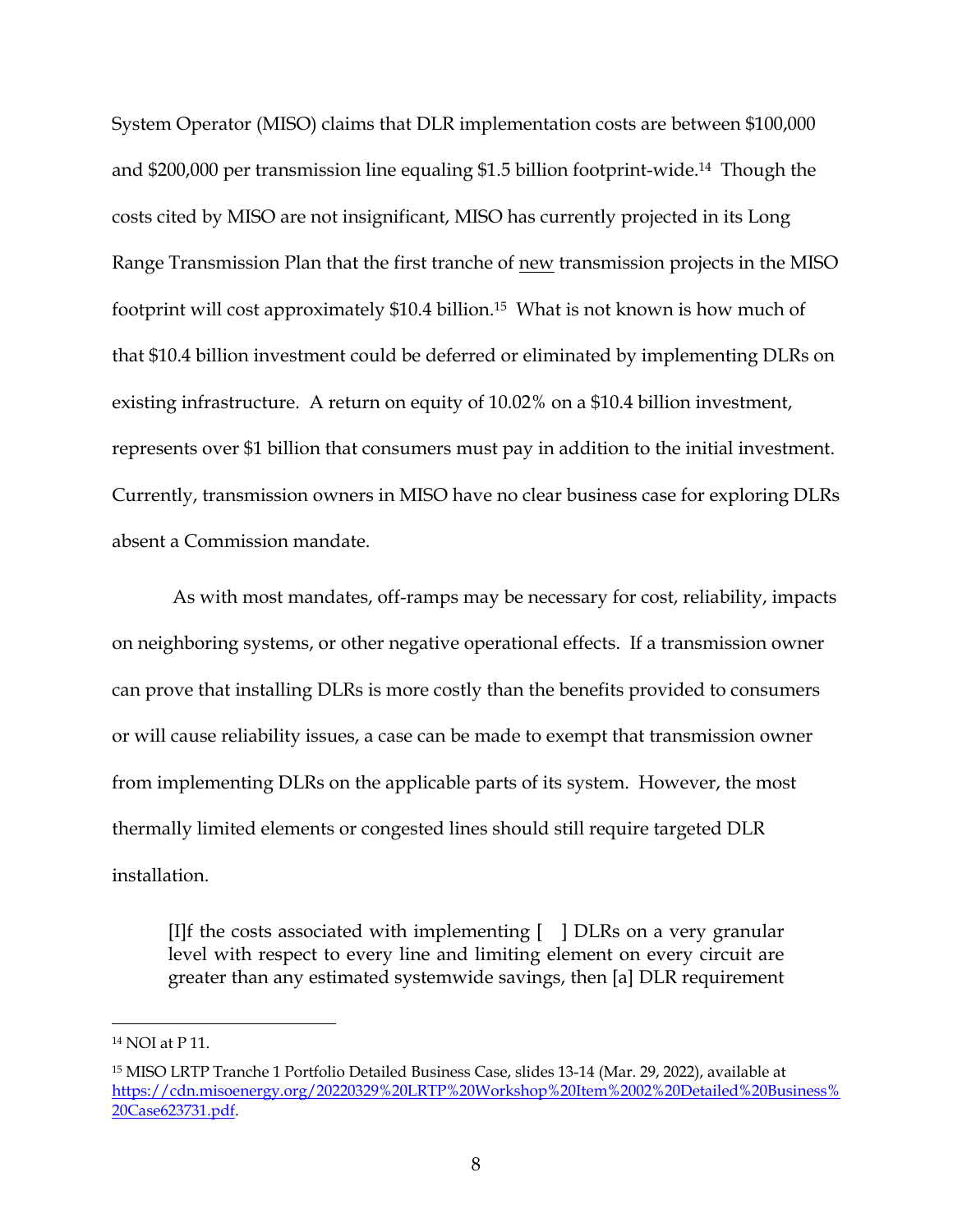should apply to select locations on the system, such as the most congested circuits and certain facilities where there is a higher likelihood that the capacity on that facility/circuit could be understated.16

Given that DLR implementation should be mandatory on all transmission facilities,17 outside a showing of any necessary exemptions, the Commission should establish uniformity in analytical models and assumptions to ensure similar measurement and analyses of transmission facility conditions. However, uniformity does not mean ignoring specific regional differences. Any methodology or analytical model determined by the Commission must incorporate all potential weather and line conditions experienced across the country.18 For any transmission owner requesting an exemption from the Commission regarding DLR installation, a filing at FERC with the accompanying methodology and results supporting the exemption should be made with an applicable period for third parties to review and comment.

# D. The Commission Should Require Adoption of DLR in RTO and Non-RTO **Regions**

The potential cost savings to consumers when additional capacity is made available on the system, warrants DLR implementation requirements in both RTO regions and non-RTO regions. We see no difference in the physics of available transfer capability that would necessitate different treatment of transmission line ratings in RTO

<sup>16</sup> Post-technical Conference Comments of Industrial Customers at 15.

<sup>&</sup>lt;sup>17</sup> As the application of DLRs for underground transmission facilities was not specifically referenced in the NOI, nor would the benefits of DLRs necessarily be applicable to underground transmission lines, further discussion is necessary before mandating DLRs on underground transmission facilities.

<sup>18</sup> DOE Report to Congress at 21-22.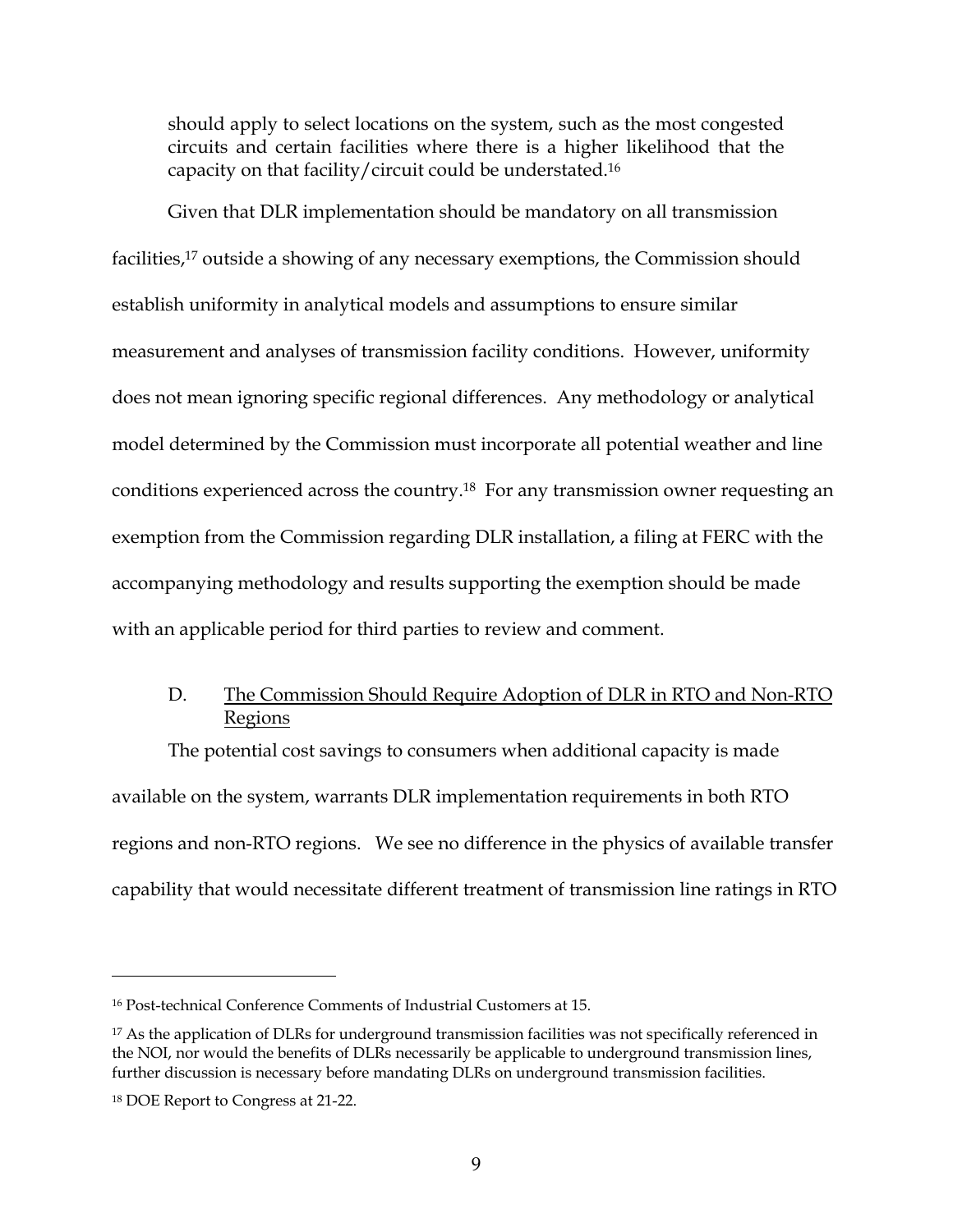areas versus non-RTO areas. To narrowly apply DLRs to transmission owners in RTOs would disadvantage customers in non-RTO regions who will not benefit from additional capacity and lower costs. As noted above, if the Commission has determined that inaccurate line ratings result in rates that are unjust and unreasonable, DLRs should be deployed nation-wide to benefit all customers.

As utilities look towards forming organized markets in the west and southeast, such regulatory disparity and additional requirements discourages them from joining or forming RTOs. Moreover, the upgrade of communication and energy management system networks or the installation of additional data acquisition hardware/software in order to measure DLRs hourly would cause further divides between the seams of RTOs and non-RTOs. This regulatory disparity also would be counter to the Commission's goal to expand interregional and future scenario planning in a more integrated grid.19

Creating an unequal playing field between non-RTOs and RTOs also risks the reliable functioning of the transmission system. There is no question that an integrated grid is a more efficient and reliable grid. Picking and choosing lines or implementing DLRs in selected regions, rather than looking holistically, has impacts on neighboring regions and could cause overloading on neighboring lines.

Finally, as referenced in the Joint Industrial Customer Comments, equal oversight is the only way to ensure all customer rates are just and reasonable:

 [T]he need for line ratings reforms may be *greater* in regions outside of RTO/ISO markets because the functional separation of transmission

<sup>19</sup> *See Building for the Future Through Electric Regional Transmission Planning and Cost Allocation and Generator Interconnection*, Notice of Proposed Rulemaking, Docket No. RM21-17-000 at PP 28-29 (2022).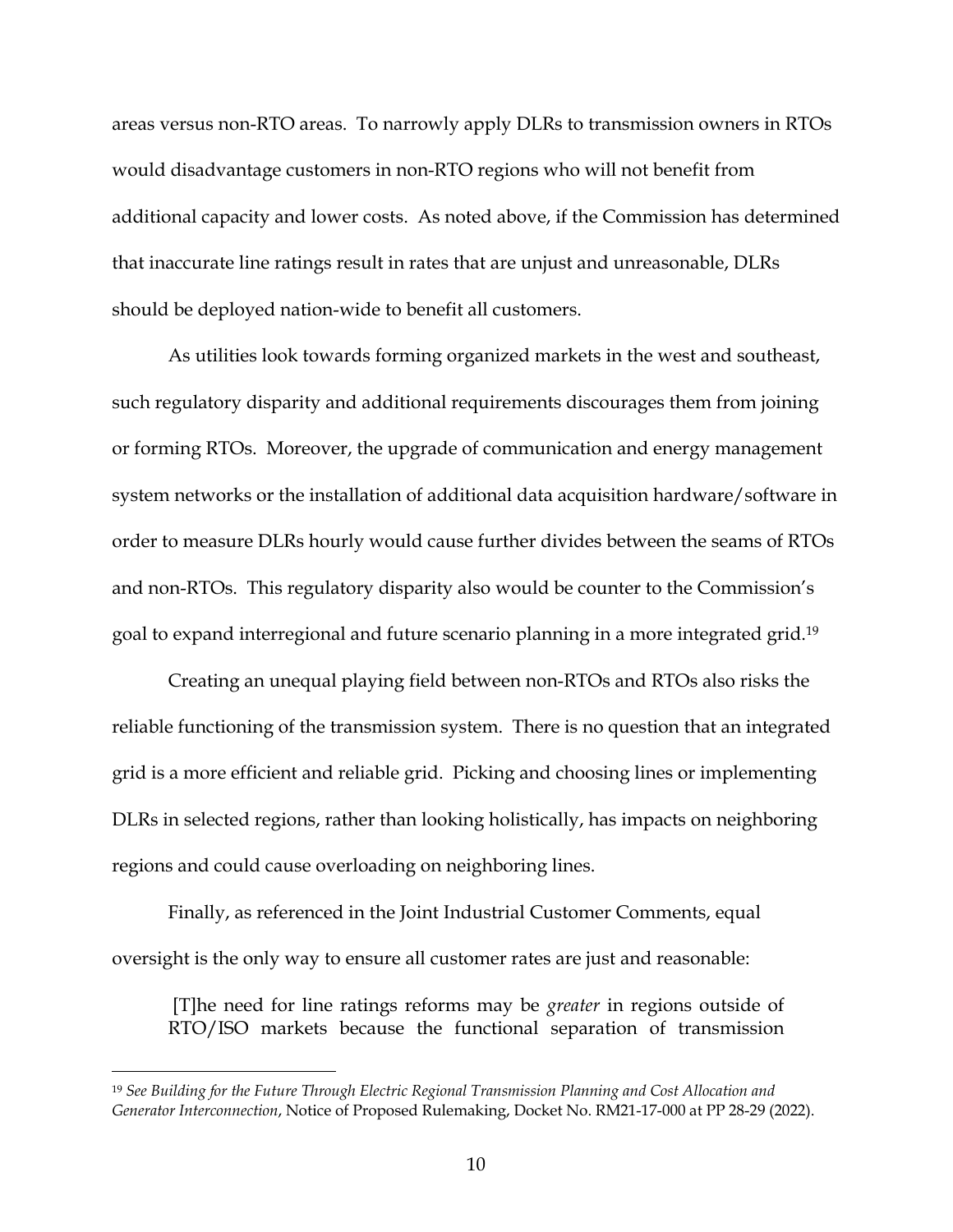operation and transmission ownership has not occurred, and no independent operator or independent monitor is involved with reviewing or administering transmission facility ratings. No basis exists to impose additional regulatory oversight in RTO/ISO regions and not impose the same or greater additional regulatory oversight in non-RTO/ISO regions.<sup>20</sup>

### **II. DLR IMPLEMENTATION MUST INCLUDE INCREASED VISIBILITY AND PERIODIC COST/BENEFIT ANAYLSES**

### A. Methodologies and Results for Determining the Cost/Benefit Ratio for DLR Implementation Must Be Publicly Posted

DLR implementation requires a determination of costs versus benefits to ensure customers are paying the least cost for delivered power. To justify waiver of DLR requirements, utilities must demonstrate that the costs of installing and maintaining DLRs on their equipment exceeds the benefits to consumers. Regulators, generators, and customers will need to be able to assess relevant data and determinations as to the appropriate line ratings in certain conditions to understand transmission line dynamics and ensure just and reasonable rates. Therefore, once the Commission establishes an analytical model or methodology, each transmission owner should post on their website or Open Access Same-Time Information System (OASIS) site the established formula along with the relevant inputs to explain how line ratings were defined. This is especially important since the weather conditions, topology, geography, and equipment age and condition differ between transmission systems. The methodology and results should be publicly posted even if a transmission owner is not seeking a waiver of DLR implementation.

<sup>20</sup> Joint Industrial Customer Comments at 18 (emphasis added).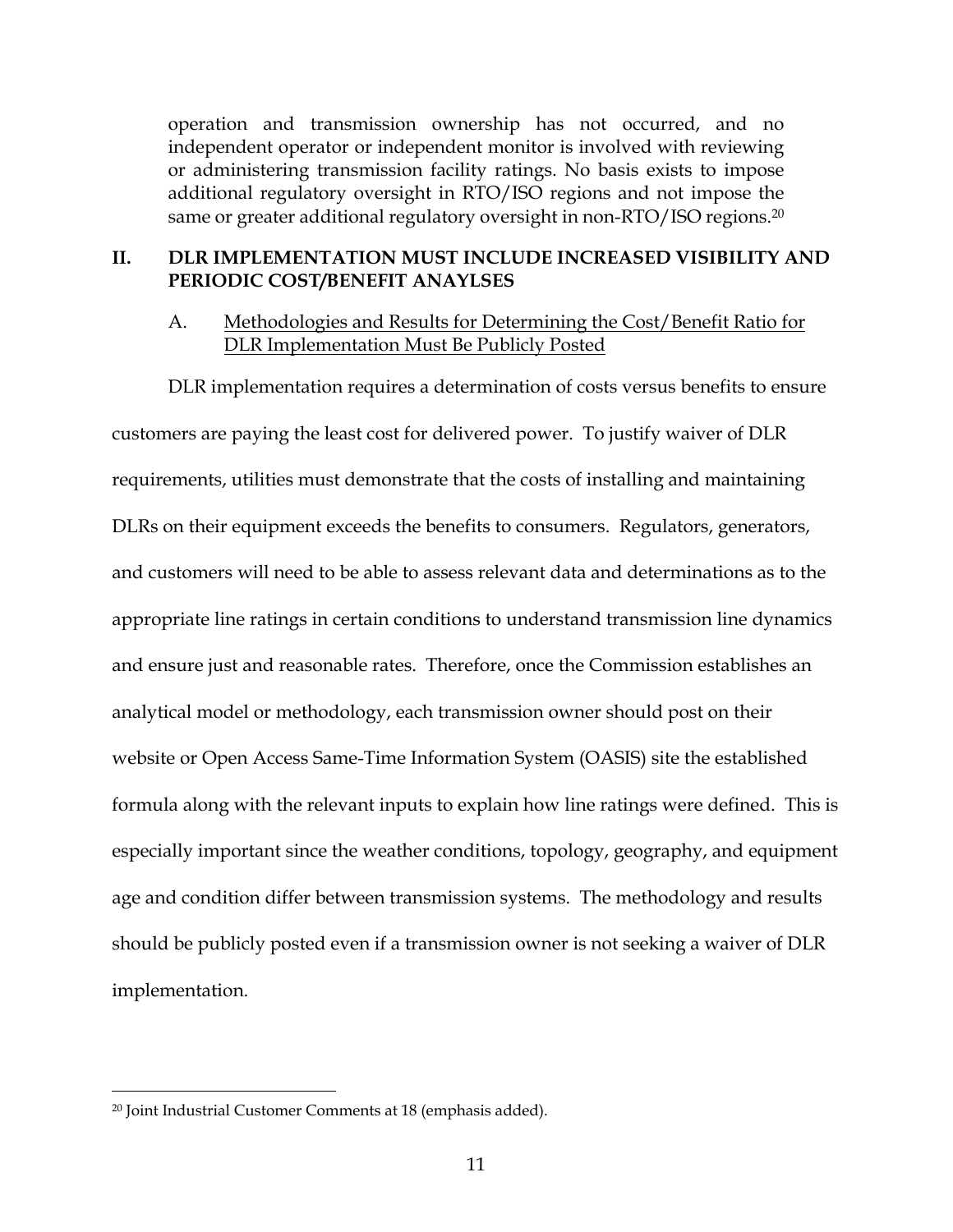### B. Periodic DLR Reviews Will Ensure That Rates Remain Just and Reasonable

The dynamic nature of the power grid will require periodic evaluations of line ratings. As existing generation resources retire and new resources become interconnected, power flows can change causing congestion that had not existed previously. The Commission should require a restudy every three to five years in order to identify any previously exempt lines that now meet the cost/benefit threshold for DLR installation and measurement. Similarly, up to date line ratings will be necessary in regional and interregional transmission planning to ensure that all solutions for increased capacity have been exhausted before pursuing expensive new build.

Although DLRs should be implemented as soon as feasible in order to save consumers money, the Commission and transmission providers should gather additional data and experience from AAR implementation under Order No. 881. Lessons learned during the implementation phase and execution of AARs should provide valuable insight into what works and what to avoid when installing DLRs and acquiring additional data in real time. Therefore, it could make sense to delay DLR implementation until after AARs have been established and the Commission and transmission owners can reliably and accurately reflect real-world transmission system capacity. Again, the goal is to ensure just and reasonable rates, so the Commission's rules should mandate DLR best practices as soon as possible. To paraphrase a legal maxim, DLR savings delayed would be savings denied to all consumers.